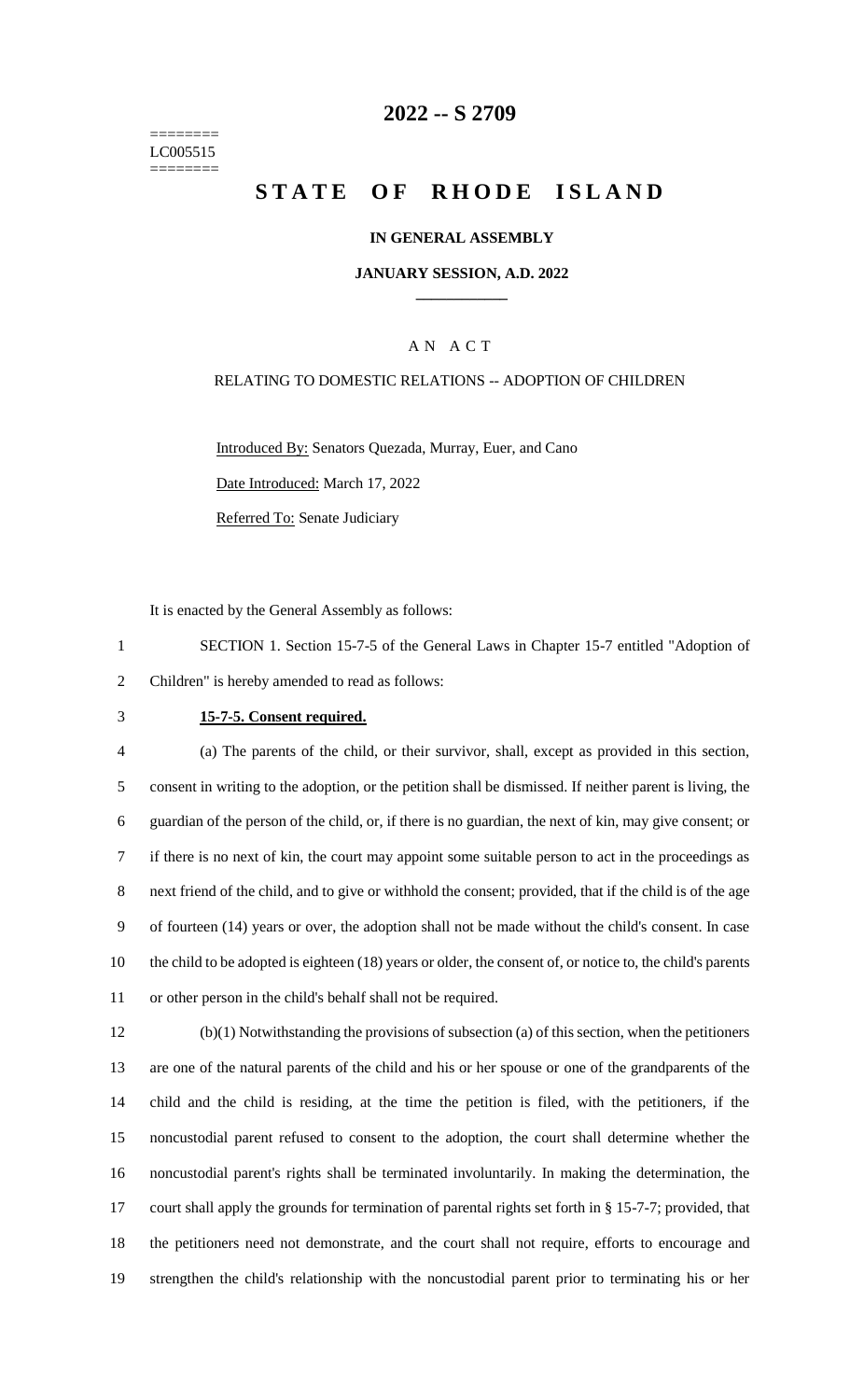1 parental rights.

 (2) Notwithstanding the provisions of subdivision (1) of this subsection, when the petitioners are one of the natural parents of the child and his or her spouse or one of the grandparents of the child and the child is residing, at the time the petition is filed, with the petitioners, and if the noncustodial parent refuses to consent to the adoption, then the court may grant the petition without a noncustodial parent's consent if the petitioners prove by clear and convincing evidence any of the 7 grounds set forth in § 15-7-7(a)(1),  $(a)(2)$ , or  $(a)(4)$ . The standard of proof in these cases shall be by clear and convincing evidence and the court shall give primary consideration to the physical, psychological, mental, and intellectual needs of the child insofar as that consideration is not inconsistent with other provisions of this chapter.

11 (c) Notwithstanding the provisions of subsection (a) of this section, when the petitioner is 12 a grandparent with sole custody of the child, and with whom the child is residing at the time the 13 petition is filed, if the noncustodial natural parent(s) or their survivor refuses to consent to the 14 adoption, the court shall determine whether the noncustodial parent(s') or their survivor's rights 15 shall be terminated involuntarily. In making the determination, the court shall apply the grounds 16 for termination of parental rights set forth in § 15-7-7; provided, that the petitioner need not 17 demonstrate, and the court shall not require, efforts to encourage and strengthen the child's 18 relationship with the noncustodial parent(s) prior to terminating their parental rights. In addition, 19 when the petitioner is a grandparent with sole custody of the child, and with whom the child is 20 residing at the time the petition is filed, if the noncustodial natural parent(s) or their survivor refuse 21 to consent to the adoption, then the court may grant the petition without the noncustodial parent(s') 22 or their survivor's consent if the petitioner proves by clear and convincing evidence any of the 23 grounds set forth in §§ 15-7-7(a)(1), (a)(2), or (a)(4). The standard of proof in these cases shall be 24 by clear and convincing evidence and the court shall give primary consideration to the physical, 25 psychological, mental, and intellectual needs of the child insofar as that consideration is not 26 inconsistent with other provisions of this chapter.

27 SECTION 2. This act shall take effect upon passage.

#### ======== LC005515 ========